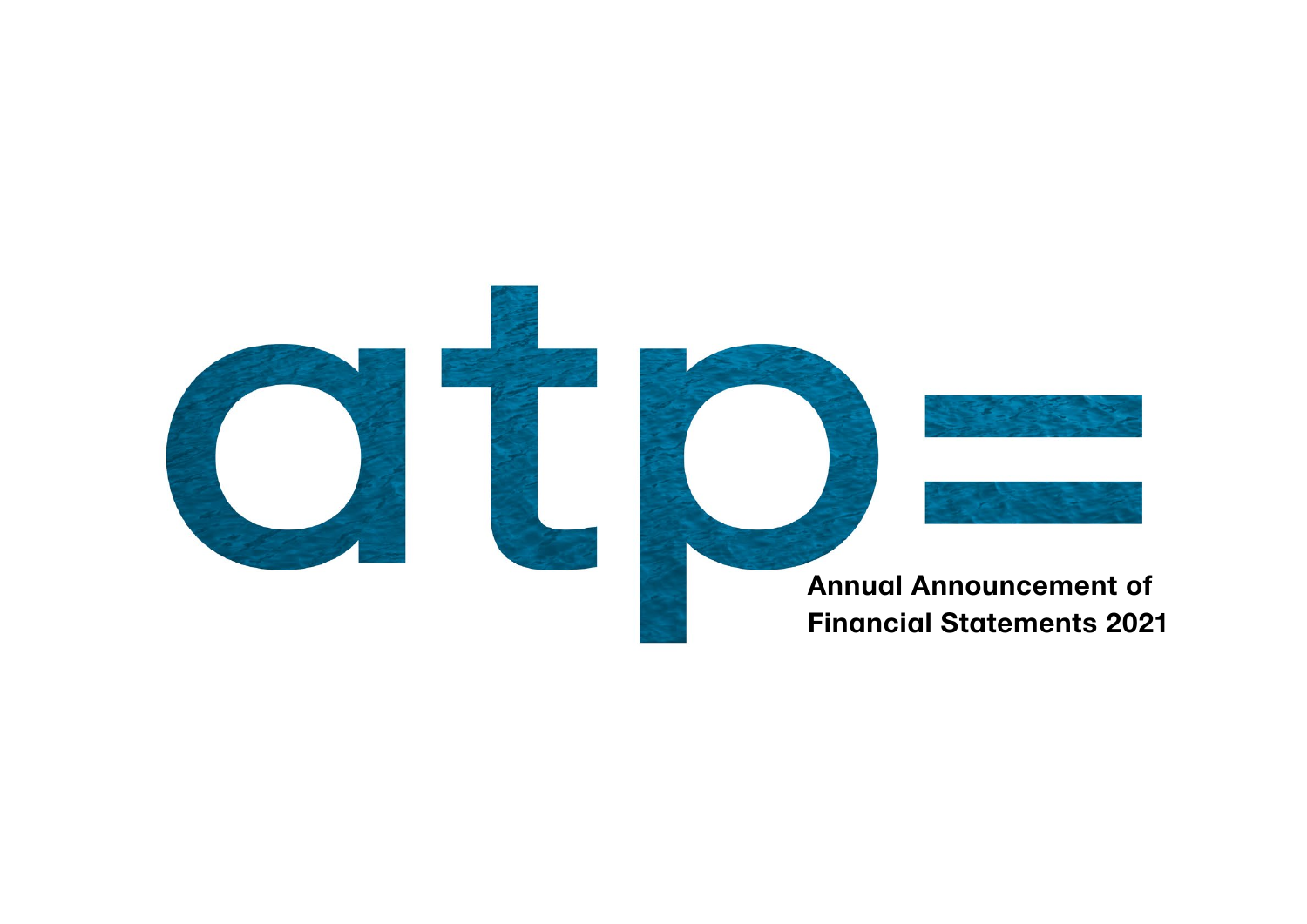# ATP in brief

**ATP LIVSLANG PENSION (LIFELONG PENSION)**



The ATP pension is a **lifelong, guaranteed benefit** which is paid for the entire pension period

potential. 24 per cent on average for the past 5 years

# **DKK 30.4bn**

**ATP sharpens its climate** ambitions: DKK 200bn in green investments in 2030 and **carbon neutrality in 2050** 



of the high investment return has been used to **increase the members' ATP pensions** 

## **In May, the Danish Parliament amended the ATP Act** which allows for an implementation of the changed business model



## **BUSINESS PROCESSING, EXTERNAL PARTIES – PAYMENT OF WELFARE BENEFITS**

# **35% DKK 50bn**

Ensures **uniform case handling**, correct and timely payments, and **cost-effective** administration within **specified risk tolerances**

**2/3** 

**of Danish welfare spending is paid out by ATP**



## **ATP solves critical societal corona tasks**

such as the early payment of frozen holiday pay, assisting with infection contact tracing, etc.

## **Early retirement pension**

ready for applications as of 1 August 2021

ready fo payment 1 January 2022

**Historically high investment return**  **return** in relation to the bonus

Lower administration activity expense **per member**

**DKK 40**

## Low **cost percentage 0.54%**

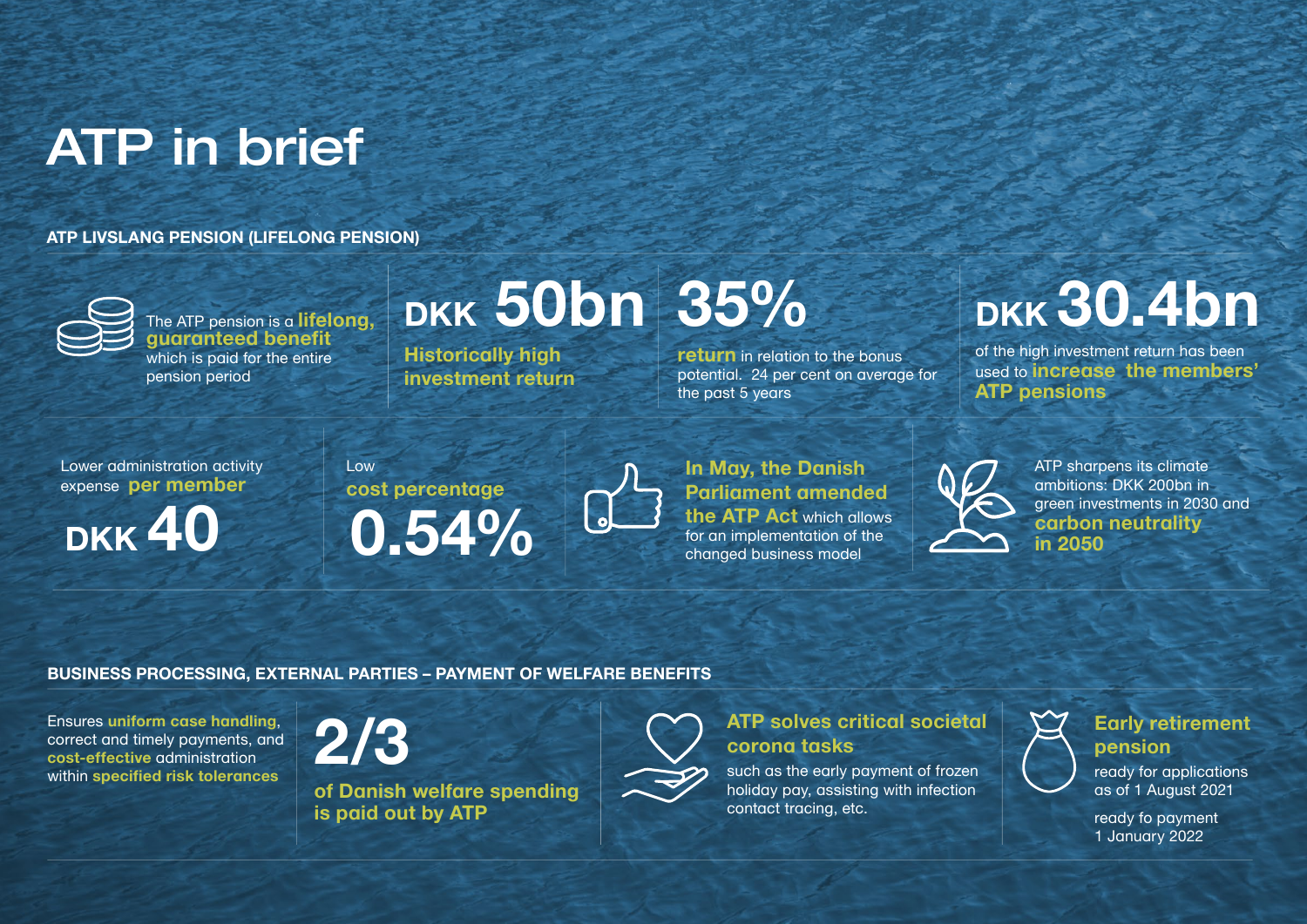## Five-year summary for the ATP Group

**DKK million**

| <b>Investment activities</b><br>Investment return<br>49,620<br>29,901<br>40,705<br>(3,714)<br>29,737<br>Expenses<br>(952)<br>(886)<br>(937)<br>(953)<br>(858)<br>Tax on pension savings returns and corporate income tax<br>(7, 291)<br>(4,378)<br>(5, 723)<br>949<br>(4,399)<br><b>Investment activity results</b><br>41,378<br>24,637<br>34,045<br>(3,718)<br>24,480<br><b>Hedging activities</b><br>(56, 807)<br>10,032<br>Change in guaranteed pensions due to discount rate and maturity reduction<br>48,632<br>(72, 337)<br>(27, 866)<br>Return in hedging portfolio<br>(56, 187)<br>66,484<br>86,710<br>32,932<br>(10,089)<br>Tax on pension savings returns<br>8,597<br>(10, 172)<br>(13, 267)<br>(5,039)<br>1,544<br>Result of hedging of guaranteed pensions<br>1,042<br>(495)<br>1,106<br>27<br>1,487<br>Change in guaranteed pensions due to yield curve break<br>(5,508)<br>(6, 523)<br>(5,248)<br>(2,993)<br>(3, 106)<br><b>Hedging activity results</b><br>(4, 466)<br>(7,018)<br>(4, 142)<br>(3,079)<br>(1,506)<br>36,912<br>22,974<br><b>Results from Investment and Hedging</b><br>17,619<br>29,903<br>(6, 797)<br><b>Pension activities</b><br>Contributions<br>11,497<br>10,744<br>10,061<br>9,871<br>9,703<br>Pension benefits<br>(17,260)<br>(17, 180)<br>(17,054)<br>(16, 878)<br>(16, 075)<br>Changes to guaranteed pensions resulting from contributions and payments<br>8,200<br>8,239<br>8,099<br>8,505<br>8,289<br>Administration activity expenses<br>(213)<br>(210)<br>(201)<br>(197)<br>(191)<br>$\overline{7}$<br>Other items<br>6<br>7<br>9<br>8<br>Pension activity results before life expectancy update<br>2,231<br>1,599<br>912<br>1,310<br>1,734<br><b>Business processing, external parties</b><br>2,498<br>2,297<br>2,042<br>Income<br>2,436<br>2,458<br>(2, 297)<br>(2, 435)<br>(2,033)<br><b>Expenses</b><br>(2, 497)<br>(2,450)<br>$\mathbf{0}$<br>Corporate income tax<br>0<br>0<br>(1)<br>0<br>$\overline{7}$<br>Result from business processing, external parties<br>$\mathbf 0$<br>(1)<br>9<br>1<br>39,143<br>Results before bonus allowances and life expectancy update<br>19,217<br>30,816<br>(5,480)<br>24,717<br>4,796<br>Life expectancy update<br>1,130<br>3,231<br>(20, 025)<br>(1,006)<br>Bonus addition for the year<br>(30, 391)<br>(6, 406)<br>÷<br>Net profit for the year<br>13,548<br>20,347<br>34,047<br>(25, 505)<br>17,305<br>Guaranteed pensions<br>787,809<br>813,589<br>759,628<br>693,373<br>650,881<br>146,221<br>Bonus potential<br>159,537<br>125,980<br>92,086<br>117,695<br>959,810<br><b>Net assets</b><br>947,346<br>885,608<br>785,459<br>768,576 | 2021 | 2020 | 2019 | 2018 | 2017 |
|-------------------------------------------------------------------------------------------------------------------------------------------------------------------------------------------------------------------------------------------------------------------------------------------------------------------------------------------------------------------------------------------------------------------------------------------------------------------------------------------------------------------------------------------------------------------------------------------------------------------------------------------------------------------------------------------------------------------------------------------------------------------------------------------------------------------------------------------------------------------------------------------------------------------------------------------------------------------------------------------------------------------------------------------------------------------------------------------------------------------------------------------------------------------------------------------------------------------------------------------------------------------------------------------------------------------------------------------------------------------------------------------------------------------------------------------------------------------------------------------------------------------------------------------------------------------------------------------------------------------------------------------------------------------------------------------------------------------------------------------------------------------------------------------------------------------------------------------------------------------------------------------------------------------------------------------------------------------------------------------------------------------------------------------------------------------------------------------------------------------------------------------------------------------------------------------------------------------------------------------------------------------------------------------------------------------------------------------------------------------------------------------------------------------------------------------------------------------------------------------------------------------------------------------------------------------------------------------------------------------------------|------|------|------|------|------|
|                                                                                                                                                                                                                                                                                                                                                                                                                                                                                                                                                                                                                                                                                                                                                                                                                                                                                                                                                                                                                                                                                                                                                                                                                                                                                                                                                                                                                                                                                                                                                                                                                                                                                                                                                                                                                                                                                                                                                                                                                                                                                                                                                                                                                                                                                                                                                                                                                                                                                                                                                                                                                               |      |      |      |      |      |
|                                                                                                                                                                                                                                                                                                                                                                                                                                                                                                                                                                                                                                                                                                                                                                                                                                                                                                                                                                                                                                                                                                                                                                                                                                                                                                                                                                                                                                                                                                                                                                                                                                                                                                                                                                                                                                                                                                                                                                                                                                                                                                                                                                                                                                                                                                                                                                                                                                                                                                                                                                                                                               |      |      |      |      |      |
|                                                                                                                                                                                                                                                                                                                                                                                                                                                                                                                                                                                                                                                                                                                                                                                                                                                                                                                                                                                                                                                                                                                                                                                                                                                                                                                                                                                                                                                                                                                                                                                                                                                                                                                                                                                                                                                                                                                                                                                                                                                                                                                                                                                                                                                                                                                                                                                                                                                                                                                                                                                                                               |      |      |      |      |      |
|                                                                                                                                                                                                                                                                                                                                                                                                                                                                                                                                                                                                                                                                                                                                                                                                                                                                                                                                                                                                                                                                                                                                                                                                                                                                                                                                                                                                                                                                                                                                                                                                                                                                                                                                                                                                                                                                                                                                                                                                                                                                                                                                                                                                                                                                                                                                                                                                                                                                                                                                                                                                                               |      |      |      |      |      |
|                                                                                                                                                                                                                                                                                                                                                                                                                                                                                                                                                                                                                                                                                                                                                                                                                                                                                                                                                                                                                                                                                                                                                                                                                                                                                                                                                                                                                                                                                                                                                                                                                                                                                                                                                                                                                                                                                                                                                                                                                                                                                                                                                                                                                                                                                                                                                                                                                                                                                                                                                                                                                               |      |      |      |      |      |
|                                                                                                                                                                                                                                                                                                                                                                                                                                                                                                                                                                                                                                                                                                                                                                                                                                                                                                                                                                                                                                                                                                                                                                                                                                                                                                                                                                                                                                                                                                                                                                                                                                                                                                                                                                                                                                                                                                                                                                                                                                                                                                                                                                                                                                                                                                                                                                                                                                                                                                                                                                                                                               |      |      |      |      |      |
|                                                                                                                                                                                                                                                                                                                                                                                                                                                                                                                                                                                                                                                                                                                                                                                                                                                                                                                                                                                                                                                                                                                                                                                                                                                                                                                                                                                                                                                                                                                                                                                                                                                                                                                                                                                                                                                                                                                                                                                                                                                                                                                                                                                                                                                                                                                                                                                                                                                                                                                                                                                                                               |      |      |      |      |      |
|                                                                                                                                                                                                                                                                                                                                                                                                                                                                                                                                                                                                                                                                                                                                                                                                                                                                                                                                                                                                                                                                                                                                                                                                                                                                                                                                                                                                                                                                                                                                                                                                                                                                                                                                                                                                                                                                                                                                                                                                                                                                                                                                                                                                                                                                                                                                                                                                                                                                                                                                                                                                                               |      |      |      |      |      |
|                                                                                                                                                                                                                                                                                                                                                                                                                                                                                                                                                                                                                                                                                                                                                                                                                                                                                                                                                                                                                                                                                                                                                                                                                                                                                                                                                                                                                                                                                                                                                                                                                                                                                                                                                                                                                                                                                                                                                                                                                                                                                                                                                                                                                                                                                                                                                                                                                                                                                                                                                                                                                               |      |      |      |      |      |
|                                                                                                                                                                                                                                                                                                                                                                                                                                                                                                                                                                                                                                                                                                                                                                                                                                                                                                                                                                                                                                                                                                                                                                                                                                                                                                                                                                                                                                                                                                                                                                                                                                                                                                                                                                                                                                                                                                                                                                                                                                                                                                                                                                                                                                                                                                                                                                                                                                                                                                                                                                                                                               |      |      |      |      |      |
|                                                                                                                                                                                                                                                                                                                                                                                                                                                                                                                                                                                                                                                                                                                                                                                                                                                                                                                                                                                                                                                                                                                                                                                                                                                                                                                                                                                                                                                                                                                                                                                                                                                                                                                                                                                                                                                                                                                                                                                                                                                                                                                                                                                                                                                                                                                                                                                                                                                                                                                                                                                                                               |      |      |      |      |      |
|                                                                                                                                                                                                                                                                                                                                                                                                                                                                                                                                                                                                                                                                                                                                                                                                                                                                                                                                                                                                                                                                                                                                                                                                                                                                                                                                                                                                                                                                                                                                                                                                                                                                                                                                                                                                                                                                                                                                                                                                                                                                                                                                                                                                                                                                                                                                                                                                                                                                                                                                                                                                                               |      |      |      |      |      |
|                                                                                                                                                                                                                                                                                                                                                                                                                                                                                                                                                                                                                                                                                                                                                                                                                                                                                                                                                                                                                                                                                                                                                                                                                                                                                                                                                                                                                                                                                                                                                                                                                                                                                                                                                                                                                                                                                                                                                                                                                                                                                                                                                                                                                                                                                                                                                                                                                                                                                                                                                                                                                               |      |      |      |      |      |
|                                                                                                                                                                                                                                                                                                                                                                                                                                                                                                                                                                                                                                                                                                                                                                                                                                                                                                                                                                                                                                                                                                                                                                                                                                                                                                                                                                                                                                                                                                                                                                                                                                                                                                                                                                                                                                                                                                                                                                                                                                                                                                                                                                                                                                                                                                                                                                                                                                                                                                                                                                                                                               |      |      |      |      |      |
|                                                                                                                                                                                                                                                                                                                                                                                                                                                                                                                                                                                                                                                                                                                                                                                                                                                                                                                                                                                                                                                                                                                                                                                                                                                                                                                                                                                                                                                                                                                                                                                                                                                                                                                                                                                                                                                                                                                                                                                                                                                                                                                                                                                                                                                                                                                                                                                                                                                                                                                                                                                                                               |      |      |      |      |      |
|                                                                                                                                                                                                                                                                                                                                                                                                                                                                                                                                                                                                                                                                                                                                                                                                                                                                                                                                                                                                                                                                                                                                                                                                                                                                                                                                                                                                                                                                                                                                                                                                                                                                                                                                                                                                                                                                                                                                                                                                                                                                                                                                                                                                                                                                                                                                                                                                                                                                                                                                                                                                                               |      |      |      |      |      |
|                                                                                                                                                                                                                                                                                                                                                                                                                                                                                                                                                                                                                                                                                                                                                                                                                                                                                                                                                                                                                                                                                                                                                                                                                                                                                                                                                                                                                                                                                                                                                                                                                                                                                                                                                                                                                                                                                                                                                                                                                                                                                                                                                                                                                                                                                                                                                                                                                                                                                                                                                                                                                               |      |      |      |      |      |
|                                                                                                                                                                                                                                                                                                                                                                                                                                                                                                                                                                                                                                                                                                                                                                                                                                                                                                                                                                                                                                                                                                                                                                                                                                                                                                                                                                                                                                                                                                                                                                                                                                                                                                                                                                                                                                                                                                                                                                                                                                                                                                                                                                                                                                                                                                                                                                                                                                                                                                                                                                                                                               |      |      |      |      |      |
|                                                                                                                                                                                                                                                                                                                                                                                                                                                                                                                                                                                                                                                                                                                                                                                                                                                                                                                                                                                                                                                                                                                                                                                                                                                                                                                                                                                                                                                                                                                                                                                                                                                                                                                                                                                                                                                                                                                                                                                                                                                                                                                                                                                                                                                                                                                                                                                                                                                                                                                                                                                                                               |      |      |      |      |      |
|                                                                                                                                                                                                                                                                                                                                                                                                                                                                                                                                                                                                                                                                                                                                                                                                                                                                                                                                                                                                                                                                                                                                                                                                                                                                                                                                                                                                                                                                                                                                                                                                                                                                                                                                                                                                                                                                                                                                                                                                                                                                                                                                                                                                                                                                                                                                                                                                                                                                                                                                                                                                                               |      |      |      |      |      |
|                                                                                                                                                                                                                                                                                                                                                                                                                                                                                                                                                                                                                                                                                                                                                                                                                                                                                                                                                                                                                                                                                                                                                                                                                                                                                                                                                                                                                                                                                                                                                                                                                                                                                                                                                                                                                                                                                                                                                                                                                                                                                                                                                                                                                                                                                                                                                                                                                                                                                                                                                                                                                               |      |      |      |      |      |
|                                                                                                                                                                                                                                                                                                                                                                                                                                                                                                                                                                                                                                                                                                                                                                                                                                                                                                                                                                                                                                                                                                                                                                                                                                                                                                                                                                                                                                                                                                                                                                                                                                                                                                                                                                                                                                                                                                                                                                                                                                                                                                                                                                                                                                                                                                                                                                                                                                                                                                                                                                                                                               |      |      |      |      |      |
|                                                                                                                                                                                                                                                                                                                                                                                                                                                                                                                                                                                                                                                                                                                                                                                                                                                                                                                                                                                                                                                                                                                                                                                                                                                                                                                                                                                                                                                                                                                                                                                                                                                                                                                                                                                                                                                                                                                                                                                                                                                                                                                                                                                                                                                                                                                                                                                                                                                                                                                                                                                                                               |      |      |      |      |      |
|                                                                                                                                                                                                                                                                                                                                                                                                                                                                                                                                                                                                                                                                                                                                                                                                                                                                                                                                                                                                                                                                                                                                                                                                                                                                                                                                                                                                                                                                                                                                                                                                                                                                                                                                                                                                                                                                                                                                                                                                                                                                                                                                                                                                                                                                                                                                                                                                                                                                                                                                                                                                                               |      |      |      |      |      |
|                                                                                                                                                                                                                                                                                                                                                                                                                                                                                                                                                                                                                                                                                                                                                                                                                                                                                                                                                                                                                                                                                                                                                                                                                                                                                                                                                                                                                                                                                                                                                                                                                                                                                                                                                                                                                                                                                                                                                                                                                                                                                                                                                                                                                                                                                                                                                                                                                                                                                                                                                                                                                               |      |      |      |      |      |
|                                                                                                                                                                                                                                                                                                                                                                                                                                                                                                                                                                                                                                                                                                                                                                                                                                                                                                                                                                                                                                                                                                                                                                                                                                                                                                                                                                                                                                                                                                                                                                                                                                                                                                                                                                                                                                                                                                                                                                                                                                                                                                                                                                                                                                                                                                                                                                                                                                                                                                                                                                                                                               |      |      |      |      |      |
|                                                                                                                                                                                                                                                                                                                                                                                                                                                                                                                                                                                                                                                                                                                                                                                                                                                                                                                                                                                                                                                                                                                                                                                                                                                                                                                                                                                                                                                                                                                                                                                                                                                                                                                                                                                                                                                                                                                                                                                                                                                                                                                                                                                                                                                                                                                                                                                                                                                                                                                                                                                                                               |      |      |      |      |      |
|                                                                                                                                                                                                                                                                                                                                                                                                                                                                                                                                                                                                                                                                                                                                                                                                                                                                                                                                                                                                                                                                                                                                                                                                                                                                                                                                                                                                                                                                                                                                                                                                                                                                                                                                                                                                                                                                                                                                                                                                                                                                                                                                                                                                                                                                                                                                                                                                                                                                                                                                                                                                                               |      |      |      |      |      |
|                                                                                                                                                                                                                                                                                                                                                                                                                                                                                                                                                                                                                                                                                                                                                                                                                                                                                                                                                                                                                                                                                                                                                                                                                                                                                                                                                                                                                                                                                                                                                                                                                                                                                                                                                                                                                                                                                                                                                                                                                                                                                                                                                                                                                                                                                                                                                                                                                                                                                                                                                                                                                               |      |      |      |      |      |
|                                                                                                                                                                                                                                                                                                                                                                                                                                                                                                                                                                                                                                                                                                                                                                                                                                                                                                                                                                                                                                                                                                                                                                                                                                                                                                                                                                                                                                                                                                                                                                                                                                                                                                                                                                                                                                                                                                                                                                                                                                                                                                                                                                                                                                                                                                                                                                                                                                                                                                                                                                                                                               |      |      |      |      |      |
|                                                                                                                                                                                                                                                                                                                                                                                                                                                                                                                                                                                                                                                                                                                                                                                                                                                                                                                                                                                                                                                                                                                                                                                                                                                                                                                                                                                                                                                                                                                                                                                                                                                                                                                                                                                                                                                                                                                                                                                                                                                                                                                                                                                                                                                                                                                                                                                                                                                                                                                                                                                                                               |      |      |      |      |      |
|                                                                                                                                                                                                                                                                                                                                                                                                                                                                                                                                                                                                                                                                                                                                                                                                                                                                                                                                                                                                                                                                                                                                                                                                                                                                                                                                                                                                                                                                                                                                                                                                                                                                                                                                                                                                                                                                                                                                                                                                                                                                                                                                                                                                                                                                                                                                                                                                                                                                                                                                                                                                                               |      |      |      |      |      |
|                                                                                                                                                                                                                                                                                                                                                                                                                                                                                                                                                                                                                                                                                                                                                                                                                                                                                                                                                                                                                                                                                                                                                                                                                                                                                                                                                                                                                                                                                                                                                                                                                                                                                                                                                                                                                                                                                                                                                                                                                                                                                                                                                                                                                                                                                                                                                                                                                                                                                                                                                                                                                               |      |      |      |      |      |
|                                                                                                                                                                                                                                                                                                                                                                                                                                                                                                                                                                                                                                                                                                                                                                                                                                                                                                                                                                                                                                                                                                                                                                                                                                                                                                                                                                                                                                                                                                                                                                                                                                                                                                                                                                                                                                                                                                                                                                                                                                                                                                                                                                                                                                                                                                                                                                                                                                                                                                                                                                                                                               |      |      |      |      |      |
|                                                                                                                                                                                                                                                                                                                                                                                                                                                                                                                                                                                                                                                                                                                                                                                                                                                                                                                                                                                                                                                                                                                                                                                                                                                                                                                                                                                                                                                                                                                                                                                                                                                                                                                                                                                                                                                                                                                                                                                                                                                                                                                                                                                                                                                                                                                                                                                                                                                                                                                                                                                                                               |      |      |      |      |      |
|                                                                                                                                                                                                                                                                                                                                                                                                                                                                                                                                                                                                                                                                                                                                                                                                                                                                                                                                                                                                                                                                                                                                                                                                                                                                                                                                                                                                                                                                                                                                                                                                                                                                                                                                                                                                                                                                                                                                                                                                                                                                                                                                                                                                                                                                                                                                                                                                                                                                                                                                                                                                                               |      |      |      |      |      |
|                                                                                                                                                                                                                                                                                                                                                                                                                                                                                                                                                                                                                                                                                                                                                                                                                                                                                                                                                                                                                                                                                                                                                                                                                                                                                                                                                                                                                                                                                                                                                                                                                                                                                                                                                                                                                                                                                                                                                                                                                                                                                                                                                                                                                                                                                                                                                                                                                                                                                                                                                                                                                               |      |      |      |      |      |
|                                                                                                                                                                                                                                                                                                                                                                                                                                                                                                                                                                                                                                                                                                                                                                                                                                                                                                                                                                                                                                                                                                                                                                                                                                                                                                                                                                                                                                                                                                                                                                                                                                                                                                                                                                                                                                                                                                                                                                                                                                                                                                                                                                                                                                                                                                                                                                                                                                                                                                                                                                                                                               |      |      |      |      |      |

# DKK **142** bn realised in investment return before tax **24 per cent average annual investment return in relation to the bonus potential** DKK 37<sub>bn allocated to increase pensions</sub> **BB** DKK **39** bn in pension yield tax contributed to the state coffers **6.1 per cent average value growth for members 0.3** Per cent annual APR

## Key points of the past five years:

#### **Ratios for ATP**

#### **Return ratios**

| .                                                                                        |       |      |      |       |      |
|------------------------------------------------------------------------------------------|-------|------|------|-------|------|
|                                                                                          | 2021  | 2020 | 2019 | 2018  | 2017 |
| <b>Return ratios</b>                                                                     |       |      |      |       |      |
| Return on investment before tax relative to the bonus potential in per cent <sup>1</sup> | 35.0  | 23.3 | 44.2 | (5.6) | 29.4 |
| Risk-adjusted return                                                                     | 0.9   | 0.8  | 1.2  | (0.1) | 1.2  |
| Danish FSA ratios (N1), in per cent                                                      | (0.8) | 10.8 | 16.2 | 3.7   | 2.5  |
| <b>Bonus rate</b>                                                                        | 20.3  | 18.0 | 16.6 | 13.3  | 18.1 |
| Value creation from guarantees in per cent                                               | 3.3   | 3.4  | 3.4  | 3.5   | 3.7  |
| Value creation from bonus potential in per cent                                          | 24.5  | 13.3 | 30.3 | (7.0) | 22.5 |
| Total value creation in per cent                                                         | 8.5   | 5.5  | 8.0  | 1.5   | 7.3  |
| <b>Expense ratios in per cent</b>                                                        |       |      |      |       |      |
| Administration expenses relative to assets                                               | 0.02  | 0.02 | 0.02 | 0.03  | 0.02 |
| Total investment expenses in terms of assets                                             | 0.16  | 0.16 | 0.17 | 0.18  | 0.19 |
| Performance fees, external managers in terms of assets                                   | 0.36  | 0.12 | 0.13 | 0.13  | 0.12 |
| Total expenses relative to assets (APR)                                                  | 0.54  | 0.30 | 0.32 | 0.34  | 0.33 |

| Value creation from quarantees in per cent      |  |
|-------------------------------------------------|--|
| Value creation from bonus potential in per cent |  |
| Total value creation in per cent                |  |
| <b>Expense ratios in per cent</b>               |  |
| Administration expenses relative to assets      |  |

1 Return on Investments is calculated as a daily time weighted return on the bonus potential. In previous years, the return was calculated relative to an average of start of year and end of year.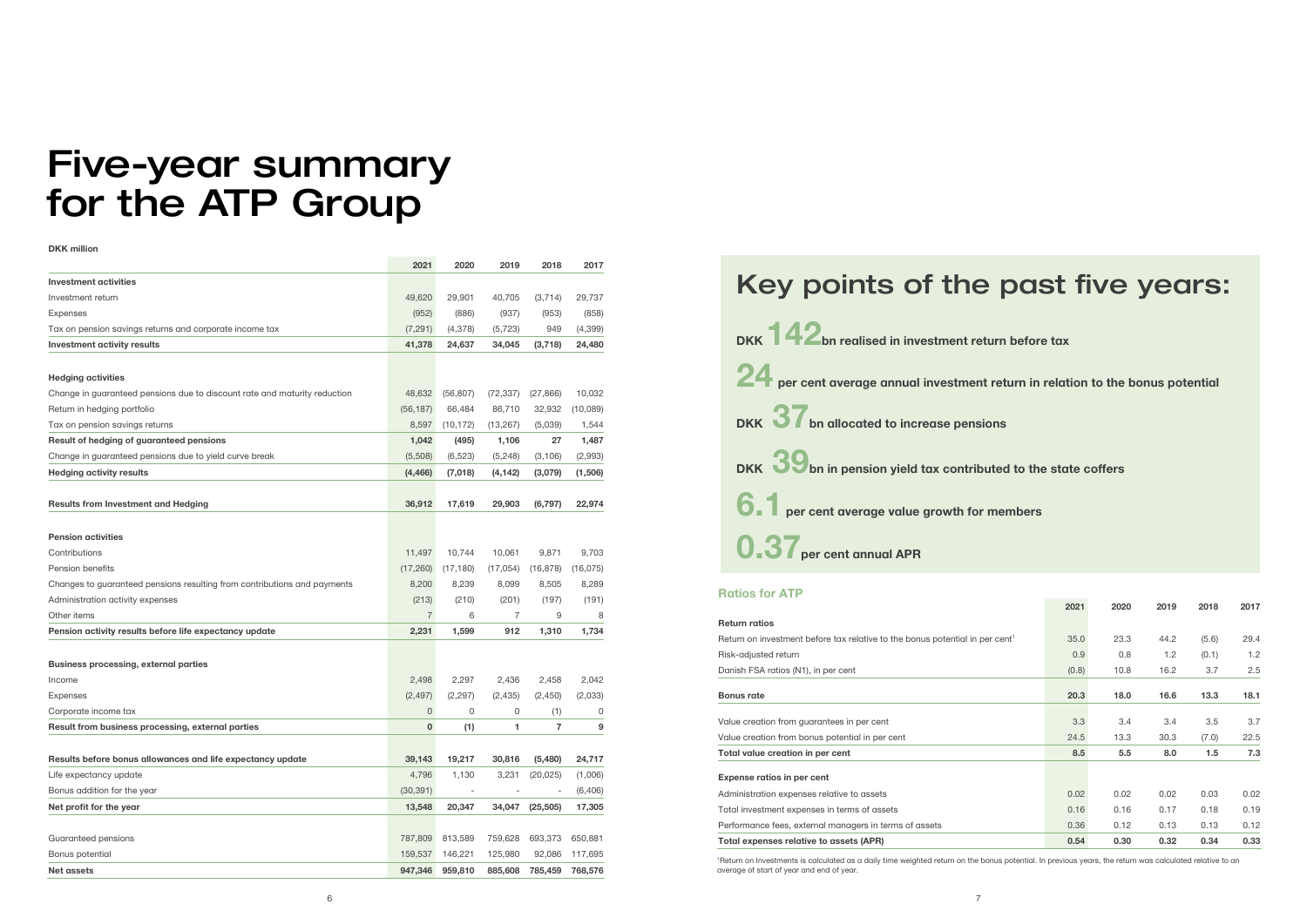

## **Management's review 2021**

# Sustainability is the goal

ATP is all of Denmark's pension fund with 5.4 million members. We manage one of Europe's biggest assets and also administer two thirds of public welfare benefits. ATP pays out a total of DKK 300bn per year. Our most important task is to deliver basic financial security - both here and now and for future generations. This means that responsibility is integrated into our business - it is in our DNA. Fulfilling this responsibility requires that we think and act in a sustainable manner. Regardless of whether you view ATP as part of a cogwheel in a big machine that helps keep the Danish welfare model running or whether you view us as a significant investor, sustainability is a precondition for us having the trust and support of the world around us.

For ATP, sustainability means that we think with a longterm perspective in a holistic manner and that we balance various considerations, and this has also been demonstrated in 2021 in various ways.

In May, the Danish Parliament (after a great deal of preparatory work) amended the ATP Act. The amendment, which was proposed by ATP's Supervisory Board, is a fundamental factor that will allow ATP to keep delivering attractive returns for our members in the future as well. The amendment of the act gives ATP a little more freedom when it comes to investing with a more long-term and diverse strategy. And in this extremely low interest rate environment, having more freedom to manoeuvre is critical when it comes to ensuring a future sustainable business model for ATP Livslang Pension (Lifelong Pension) that guarantees that the paid out benefits can continually keep up with inflation and not diminish in real value. In 2021, we have prepared ourselves to be able

sition and concrete action to be taken right now. This is one of the reasons why we are now specifying a specific target already for 2025.

to implement the first phase of the amended act which entered into force on 1 January 2022. The business model is expected to be implemented from 1 January 2023.

#### **Denmark's largest green investor**

Sustainability is a defining factor in our investments. ATP is working to generate the best possible returns for our members while also ensuring that the investment decisions we take are sustainable in the long run. As Denmark's largest pension company and as an institutional investor, we are focused on how we can play an active role in the green transition, both in Denmark and globally, and we are also focused on ensuring that our investments create value for both our members and make the companies we work with both greener and more responsible. More than ever, now we all need to consider how we can each contribute to taking better care of our planet.

> 2021 was a year where the corona pandemic still had a large impact on our everyday lives. At ATP, we experienced this on a concrete level as during the year we were asked to manage a number of critical societal tasks that would support the Danish economy during a difficult time. Contact tracing was one of these tasks, and when ATP was given the job, it meant that we had to hire 700 employees over the course of a few weeks to staff a newly established virtual call centre. The new staff were working from home and would be calling out in a coordinated manner and advise people about how they should behave if they were either infected with the corona virus themselves or if they were a "close contact" with an infected person. Even though this was not a task that resembled what we normally do, we succeeded in solving it - and as the case numbers began dropping, we were able  $\longrightarrow$

ATP's ambition is clear: We want to contribute as Denmark's largest green investor. Our strategy is to act and wield our influence in the areas where we believe we can act most effectively. Therefore, in 2021 we have defined some clear climate ambitions: We will have DKK 100bn in green investments in 2025 and double that - DKK 200bn - in 2030. However, this does of course require that the market conditions allow for it. In 2050, our ambition is to be net carbon neutral as a company and via our investments. We will also continue to build up our billion-kroner portfolio of green bonds and thus contribute to financing the green transition.

We have decided upon these climate ambitions because we cannot afford not to. First of all, it should be obvious to everyone that our planet's climate needs the green tranSecondly, the green transition is a great opportunity for generating good returns over the next many years. This is not least due to the fact that a lot of sectors need to find new business-oriented solutions for existing climate challenges. At ATP, we believe that future winners think and act green. At the same time, climate challenges also pose a significant business risk that can impact our investments and that calls for a greener investment profile.

In the future, we will require that the companies we invest in report on their carbon emissions already in 2025. Climate impacts must be measurable, and this will allow us to monitor whether ATP's climate footprint from our portfolio can fulfil the ambition of being carbon neutral in 2050 and realising a 70 per cent reduction in 2030.

In the coming years, the climate ambition will become an important guiding star for ATP's investment work and our approach will support the overall goal of creating longterm value for all of our members.

#### **ATP supports Danish businesses**

As a trendsetting Danish investor, we are an active part of the Danish financial food chain. We believe that this is good both for generating returns for our members and for the Danish business community. Therefore, ATP is continuously working towards ensuring capital, growth and jobs in anything from new start-ups to the large listed companies. In 2021, ATP has supported

the development of Danish businesses by, among other things, establishing a DKK 6bn investment mandate called ATP Long-term Danish Capital which will invest in Danish companies in growth sectors over a 3-year period and generate returns for ATP.

Together with the energy company Ørsted, ATP has launched a partnership that will make a bid on the coming energy island in the North Sea. The establishment of a Danish energy island will set new standards for the utilisation of Danish offshore wind resources and thus contribute notably to both job creation, competitive advantages and strengthening the green transition in both Denmark and Europe at large.

#### **Holiday funds and contact tracing - ATP assisted the authorities during the corona pandemic**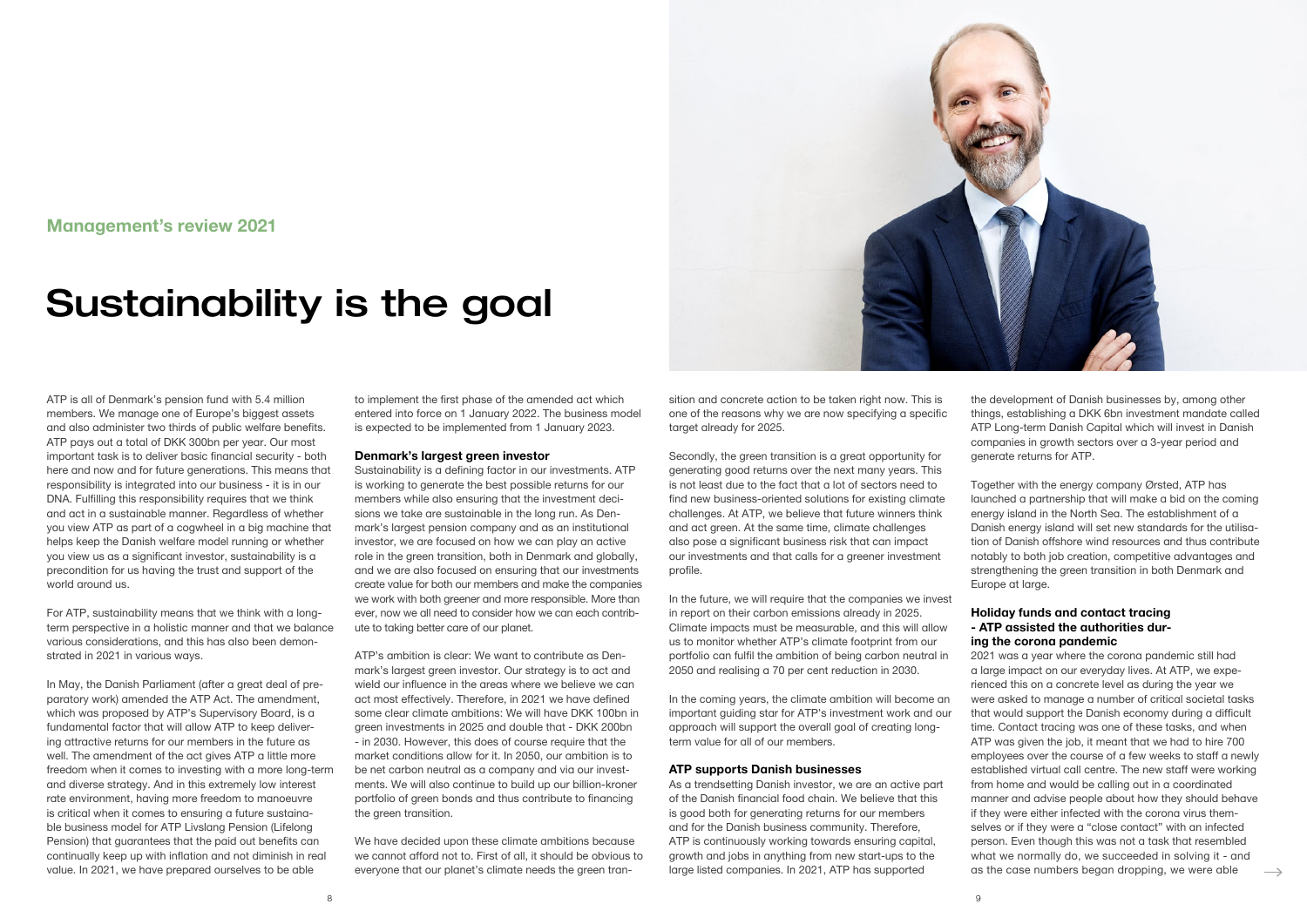to hand the task back to the Danish health authorities after four months.

The corona pandemic was also associated with another significant administrative task in 2021: the second part of the payment of the billions of Danish kroner in frozen holiday pay that had already begun to be paid out in 2020 to support Danish consumption during what seemed to be a serious financial crisis at the time. ATP's rapidly developed IT solution contributed to a total of 2.3 million people in Denmark withdrawing their holiday pay, amounting to a total of DKK 88bn by the time the deadline for withdrawing expired in April 2021.

#### **ATP delivers welfare benefits on time**

On 1 January 2021, the new rules concerning who is entitled to an early pension came into effect. It is ATP and Udbetaling Danmark – Public Benefits Administration that administers and makes decisions about applicants under the new scheme, better known in Denmark as the "Arne Pension" ('Arne' was used as an example of a blue collar worker who had worked for a very long time and deserved to retire early). An early retirement pension is for people who have been on the labour market for more than 40 years, which can qualify them for earlier retirement. Since 1 August where it became possible to apply for it, 34,000 have submitted their applications for an early retirement pension.

The senior pension scheme also became part of ATP's administrative portfolio in 2021. Before, it had been administered by the municipalities. This scheme is intended for people in Denmark who are close to the retirement age and have reduced occupational capacity. In 2021, 5,266 people have been awarded a senior pension. The fact that both of these pension schemes were placed with ATP helps to underscore how big a role ATP really plays in the Danish welfare system. With the DKK 300bn that ATP pays out each year, we are in direct contact with more than 2 million people in Denmark who receive public benefits. For us, we consider it a declaration of trust when we are designated to manage tasks of such social significance. For example, this applies to both early retirement pension and senior pension, where efficiency is highly important, both when it comes to implementing new IT solutions, effecting the payments and managing the costs.

#### **Strong returns result in higher pensions for everyone from 2022**

After 2021, ATP is well-equipped to manage its role as a trendsetting Danish investor and provider of basic security. The investment results over the year have been historically high, and this means that ATP's assets now approach DKK 1 trillion. After returns of 35 per cent, ATP's reserves - the bonus potential - are now at DKK 159.5bn, which is the highest ever. Based on the extremely strong financial result, ATP's Supervisory Board decided at the end of 2021 to increase pensions for our 5.4 million members. The pensions will be increased from 1 January 2022, and the increase amounts to DKK 30.4bn. The bonus amounts to a 4 per cent increase of the pension for all members, both current and future pensioners.

> **Bo Foged, CEO (Chief Executive Officer), ATP**

## **ATP's investment returns were historically high in 2021**

**The total investment returns over the past three years is now DKK 120bn**



With Strategy 2023 "A sustainable ATP", the Supervisory Board has defined six strategic focal points aimed at ensuring that ATP remains a relevant and trusted business partner for our stakeholders. The strategy sets a clear direction and defines the focus areas for continued value creation.

 $\bigcap$ 

**Strong customer and stakeholder focus**

As a monopoly we must never forget our customers, and the role that ATP

plays in society makes it crucial that ATP enjoys the support and trust of our stakeholders – members, citizens, politicians and clients.



#### **Long-term sustainable business model**

Long-term sustainable business models must in the short and longer term

ensure that ATP stays relevant as a sustainable supplier of basic financial security.



### **Responsibility**

Through all parts of the Group, ATP makes its mark on the society that we are

a part of. This makes it essential that we consider responsibility across the ATP value chain.



### **Balanced cost efficiency**

Quality, risk and cost

efficiency are all components which it is essential to balance for ATP's business model.



#### **Governance and risk management**

The precondition for providing basic financial security

and being a trusted company is to have a comforting level of risk management and governance in everything we do.

 $10$ 



### **Attractive place to work**

Competent and motivated employees with a high level of professionalism is a precondition for ATP to be able to realise the business targets.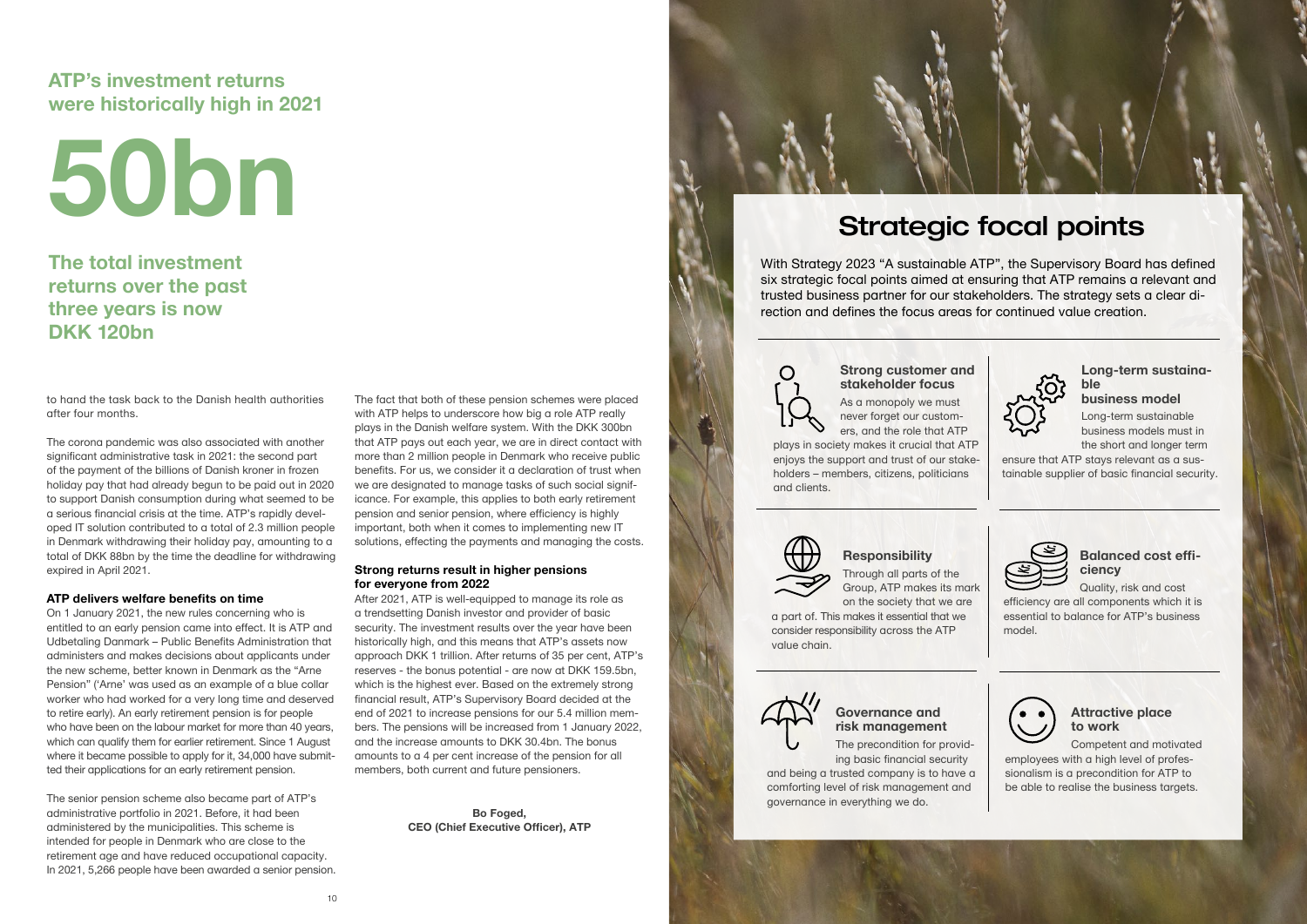## The result for the year and expectations for 2022

The result for the year before the updating of life expectancy and allocation of bonuses amounted to DKK 39.1bn. The reserves - the bonus potential - amounted to DKK 159.5bn at the end of 2021, and the guaranteed pensions amounted to DKK 787.8bn. The net assets thus amounted to DKK 947.3bn.

Based on an ambition of the best possible safeguarding of the long-term real value of pensions, the Supervisory Board has set a long-term performance target for the investment and hedging portfolio after tax. For 2021, seen separately, the target was DKK 14.6bn, and with profit on investment and hedging activities of DKK 36.9bn, this target for the year was more than achieved. The result is assessed as being highly satisfactory.

The principal objective of the investment portfolio is to generate a return that will allow, in part, the building of reserves for, e.g., financing increased life expectancy, such that ATP secures pensions for a whole lifetime, and to increase the guaranteed pensions, thereby supporting the real value for pensioners. For the investment portfolio, the year was characterised by rising interest rates and gains in the global equity markets plus rising inflation. The development was driven by the continuing gradual reopening of the global economy due to vaccine rollouts and supported by expansionary monetary and fiscal policies. The investment portfolio generated a return of DKK 49.6bn which, before tax, amounts to 35.0 per cent. It was particularly the overall holdings of equities that made large positive contributions to the return. Investments in inflation-related instruments also contributed with positive returns that almost cancelled out the negative returns from government and mortgage bonds. Therefore, with a balanced and diversified portfolio, it was possible to create very high returns even though ATP's investment strategy is quite heavily weighted towards interest rates. As a long-term investor, ATP's focus is on creating the best possible returns over the course of many years, and the past five years this strategy has definitely paid off, creating annual returns of 24.0 per cent on average.

The hedging portfolio is intended to ensure that ATP is always capable of fulfilling its guarantees. The value of the guaranteed pensions fell by DKK 48.6bn, mainly due to the rising interest rates. Correspondingly, the hedging portfolio generated negative returns (after tax) of DKK 47.6bn. The value of the hedging portfolio thus fell as the value of the pension guarantees fell, and the hedging worked as intended by following the guarantees. That the total result for hedging activities amounted to DKK -4.5bn is due to a yield curve break when discounting the guaranteed pensions to net present value. This amounts

DKK million

|                                                               | 2021      |
|---------------------------------------------------------------|-----------|
| Investment activity results                                   | 41,378    |
| Hedging activity results                                      | (4, 466)  |
| <b>Results from Investment and Hedging</b>                    | 36,912    |
| Pension activity results before life expectancy update        | 2,231     |
| Result from business processing, external parties             | 0         |
| Results before bonus allowances and life expectancy<br>update | 39,143    |
| Life expectancy update                                        | 4.796     |
| Bonus addition for the year                                   | (30, 391) |
| Net profit for the year                                       | 13.548    |

to less than one per cent of the value of the guaranteed pensions and does not have an impact on ATP's net assets.

Updating the life expectancy development showed that life expectancies were not increasing as fast as previously though, and therefore the long-term forecast for life expectancies has been adjusted. This means that the pension liability has been reduced by DKK 4.8bn, and these funds in the investment portfolio can now contribute to increasing pensions in the future.

Based on an overall evaluation of the size of the reserves, ATP's Supervisory Board has chosen to increase pensions and ATP Livslang Pension (Lifelong Pension) will thus increase by four per cent from 1 January 2022. The increase applies to all of ATP's members, both the current and future pensioners, for the rest of their lives. This is based on several years of historically strong investment results which have grown ATP's financial reserves to the extent that there is now the capacity to spend DKK 30.4bn to increase ATP members' pensions. For an average 66-year-old pensioner, the increase means that their ATP pension will grow by around DKK 14,300 in total for the remainder of their estimated life expectancy. After increasing pensions by DKK 30.4bn, there is still maintained an appropriate level of space for investment in order to fulfil the goal of ensuring the future real value of pensions.

#### **Events after the reporting date**

From the reporting date until the date of the presentation of this annual report, no events have occurred that would materially affect the assessment of the annual report.

#### **Outlook for 2022**

ATP's investment strategy is to ensure that ATP generates the best possible returns, while always being able to meet the guarantees issued to members.

Based on this ambition, the Supervisory Board has also for 2022 maintained the long-term result target for the investment and hedging portfolio after tax. The objective, which for 2022 in isolation is set at DKK 14.9bn, does not necessarily have to be reached every single year.

The objective is based on the principles that members' interests must be a central consideration, that it is the aim to secure the real value of life-long pensions in the long term.

ATP's Supervisory Board does not expect that the high investment returns of the past few years will necessarily be repeated in 2022, among other things, due to the fact that they have been above historical norms and the projected long-term returns.

In 2022, it is expected that there will commence a comprehensive implementation work regarding the changed business model which will be done on the basis of the amendments to the ATP act that were adopted by the Danish Parliament in May. This work is expected to continue into 2023.